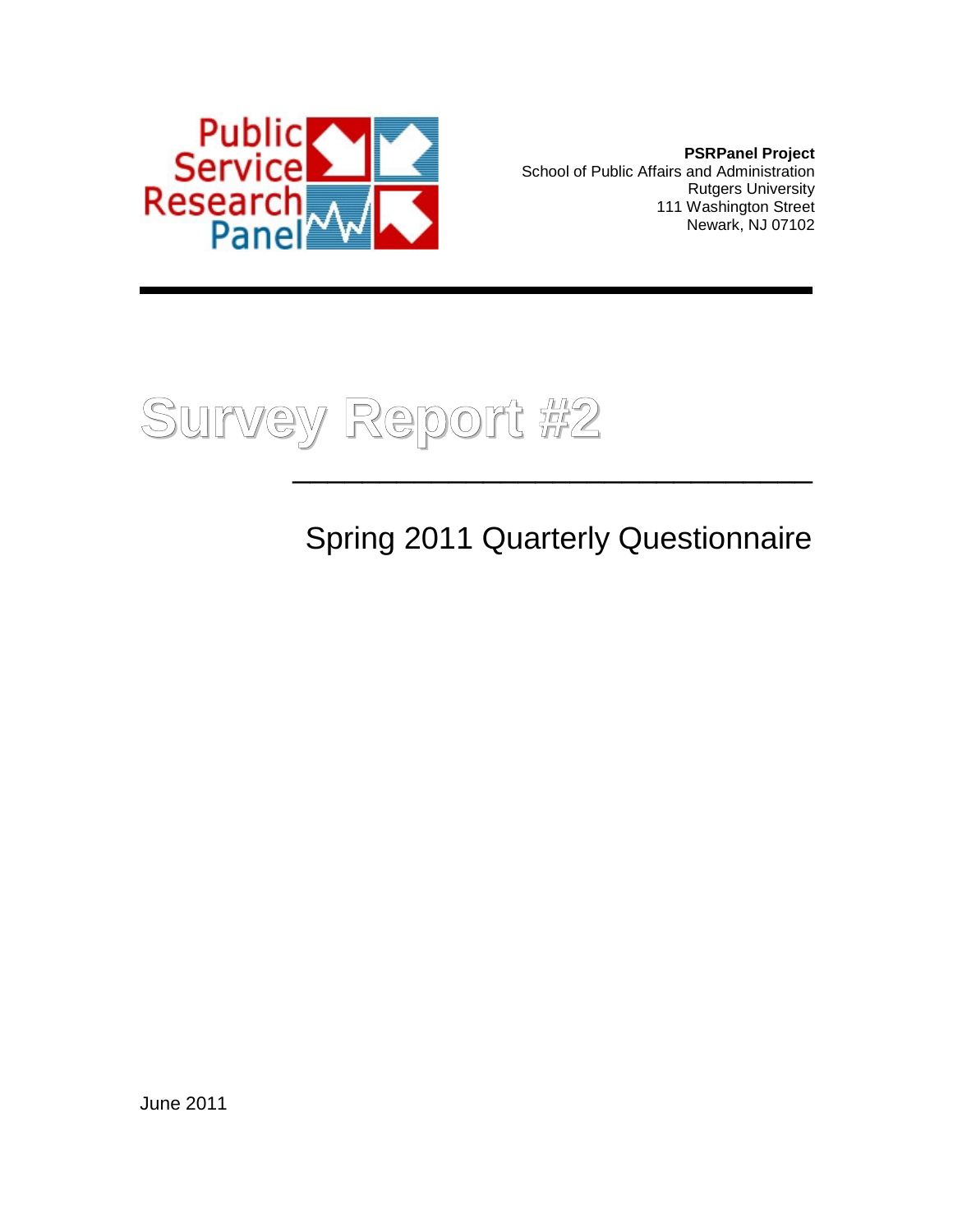#### **About the Survey**

This Survey Report presents findings of a PSRPanel online survey about public employee unions.

The survey was conducted in April 2011, and included online responses from 194 panelists.

#### **About the Panel**

The Public Service Research Panel, PSRPanel, is an online community of public service professionals who sign up to participate in occasional web-based surveys and studies about the important work they do and the organizations they help lead.

It is important to point out that the panel is not a random sample, and thus the results are not scientifically projectable to the larger population.

For more information visit [www.psrpanel.org](http://www.psrpanel.org/) or email [psrpanel@rutgers.edu](mailto:psrpanel@rutgers.edu)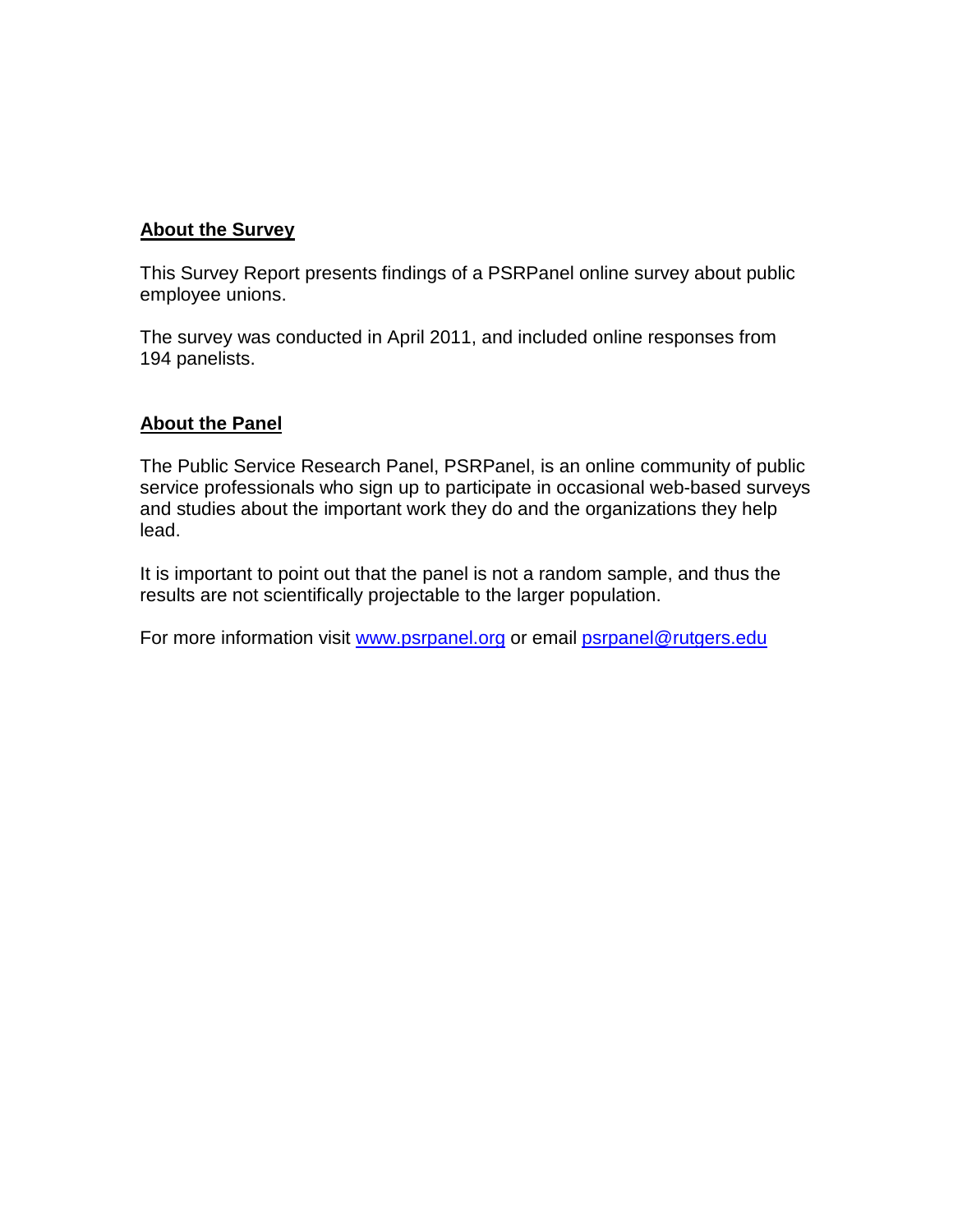## **1. Generally speaking, would you say things in this country are heading in the right direction, or are they off on the wrong track?**

|                        | Response<br><b>Percent</b> | <b>Response</b><br>Count |
|------------------------|----------------------------|--------------------------|
| <b>Right direction</b> | 46.8%                      | 89                       |
| <b>Wrong track</b>     | 53.2%                      | 101                      |
|                        | answered question          | 190                      |
|                        | skipped question           | $\overline{4}$           |

## **2. Is now a good time, or bad time, to work in the . . .**

|                             | Good time   | <b>Bad time</b>   | <b>Response</b><br>Count |
|-----------------------------|-------------|-------------------|--------------------------|
| public sector?              | 45.6% (88)  | 54.4% (105)       | 193                      |
| non-profit sector?          | 37.6% (71)  | 62.4% (118)       | 189                      |
| private (for-profit) sector | 53.2% (101) | 46.8% (89)        | 190                      |
|                             |             | answered question | 193                      |
|                             |             | skipped question  | 1                        |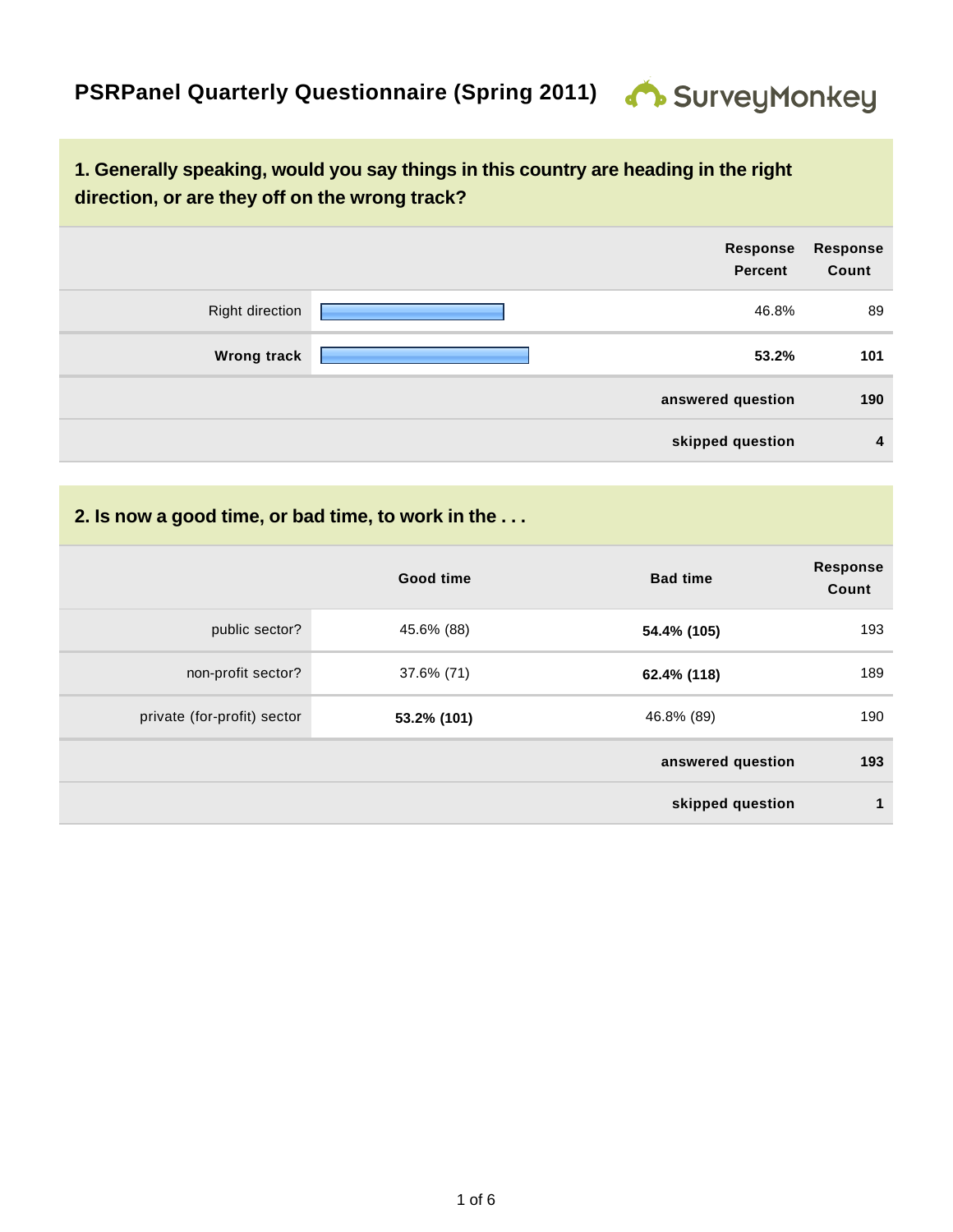**3. On the whole, how satisfied are you with the work you do? Would you say you are . . .**

|                                             | <b>Response</b><br><b>Percent</b>    | <b>Response</b><br>Count |
|---------------------------------------------|--------------------------------------|--------------------------|
| very satisfied                              | 40.6%                                | 78                       |
| moderately satisfied                        | 36.5%                                | 70                       |
| a little dissatisfied                       | 15.1%                                | 29                       |
| very dissatisfied                           | 4.2%<br><u> Literature de la pro</u> | 8                        |
| (Not applicable / not currently<br>working) | ■<br>3.6%                            | $\overline{7}$           |
|                                             | answered question                    | 192                      |
|                                             | skipped question                     | $\overline{2}$           |

## **4. For each statement about your main job below, please check one code to show how much you agree or disagree that it applies to your job.**

|                                              | <b>Strongly</b><br>disagree | <b>Disagree</b> | <b>Neither</b> | Agree      | <b>Strongly</b><br>agree | <b>Response</b><br>Count |
|----------------------------------------------|-----------------------------|-----------------|----------------|------------|--------------------------|--------------------------|
| My job is secure                             | $9.8\%$ (18)                | 13.6% (25)      | $11.4\%$ (21)  | 42.9% (79) | 22.3% (41)               | 184                      |
| My income is high                            | 17.4% (32)                  | 27.7% (51)      | 26.1% (48)     | 23.9% (44) | $4.9\%$ (9)              | 184                      |
| My opportunities for advancement<br>are high | 15.2% (28)                  | 34.2% (63)      | 26.6% (49)     | 17.9% (33) | $6.0\%$ (11)             | 184                      |
| My job is interesting                        | $1.6\%$ (3)                 | $6.5\%$ (12)    | $9.2\%$ (17)   | 44.0% (81) | 38.6% (71)               | 184                      |
| I can work independently                     | $3.8\%$ (7)                 | $6.5\%$ (12)    | $7.1\%$ (13)   | 39.7% (73) | 42.9% (79)               | 184                      |
| In my job I can help other people            | $1.6\%$ (3)                 | $1.6\%$ (3)     | $7.1\%$ (13)   | 38.0% (70) | 51.6% (95)               | 184                      |
| My job is useful to society                  | $1.6\%$ (3)                 | $1.1\%$ (2)     | $7.6\%$ (14)   | 33.7% (62) | 56.0% (103)              | 184                      |
|                                              |                             |                 |                |            | answered question        | 184                      |
|                                              |                             |                 |                |            | skipped question         | 10                       |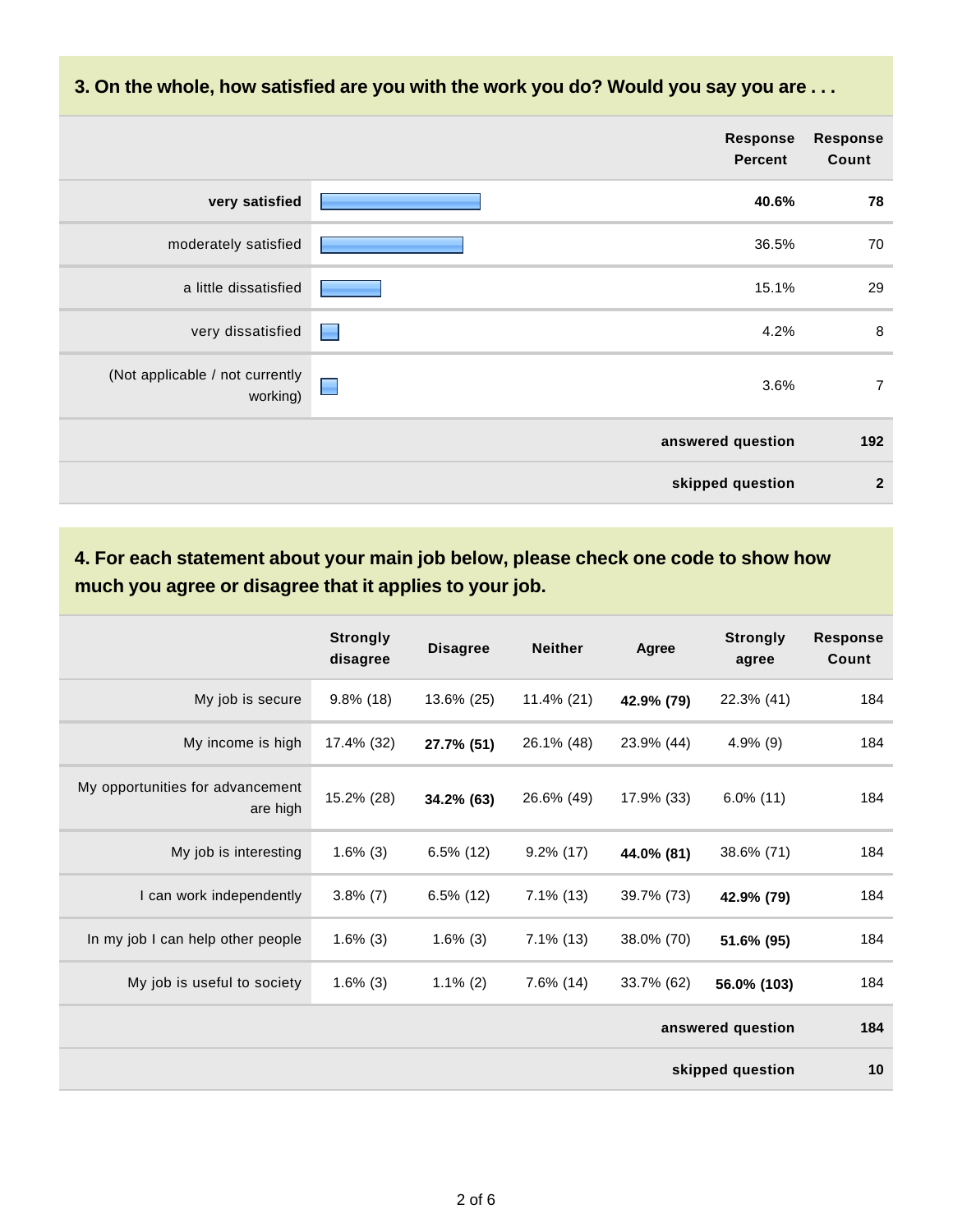**5. Do you think the salaries and benefits of most public employees are too high, too low or about right for the work that they do?**

|             | Response<br><b>Percent</b> | <b>Response</b><br>Count |
|-------------|----------------------------|--------------------------|
| Too high    | 9.5%                       | 18                       |
| Too low     | 39.2%                      | 74                       |
| About right | 51.3%                      | 97                       |
|             | answered question          | 189                      |
|             | skipped question           | $\sqrt{5}$               |

### **6. In order to reduce state budget deficits, do you favor or oppose cutting the pay or benefits of public employees?**

|               | Response<br><b>Percent</b> | <b>Response</b><br>Count |
|---------------|----------------------------|--------------------------|
| Favor         | 23.5%                      | 44                       |
| <b>Oppose</b> | 76.5%                      | 143                      |
|               | answered question          | 187                      |
|               | skipped question           | 7                        |

**7. Collective bargaining refers to negotiations between an employer and a labor union's members to determine the conditions of employment. Some states are trying to take away some of the collective bargaining rights of public employee unions. Do you favor or oppose taking away some of the collective bargaining rights of these unions?**

|               | Response<br><b>Percent</b> | Response<br>Count |
|---------------|----------------------------|-------------------|
| Favor         | 28.6%                      | 54                |
| <b>Oppose</b> | 71.4%                      | 135               |
|               | answered question          | 189               |
|               | skipped question           | 5                 |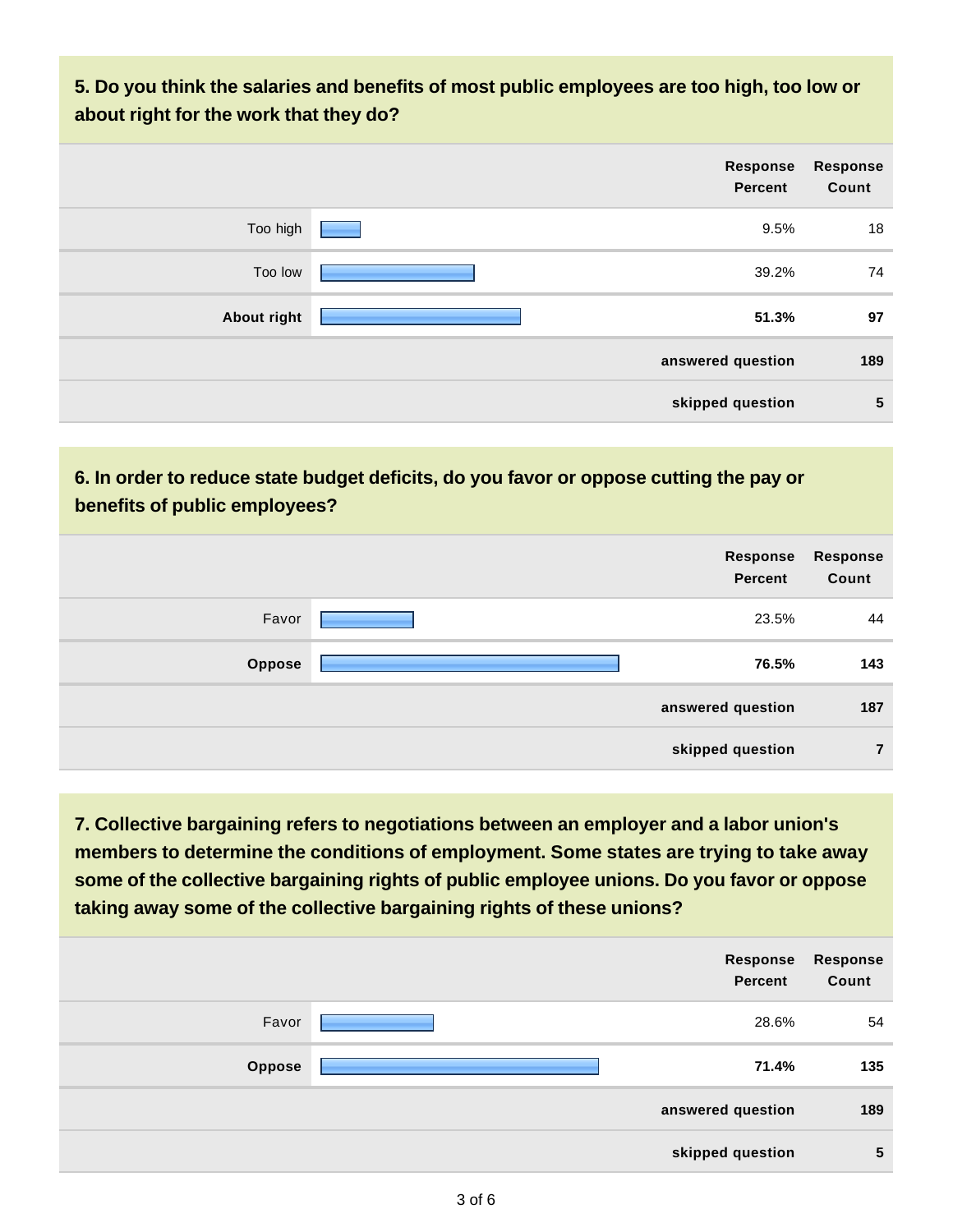**8. In general, when governors and state legislators try to reduce the benefits of public employees, do you think they are doing this mostly to reduce state budget deficits or mostly to weaken the power of unions?**

|                        | Response<br><b>Percent</b> | <b>Response</b><br>Count |
|------------------------|----------------------------|--------------------------|
| <b>Reduce deficits</b> | 52.4%                      | 99                       |
| Weaken unions          | 47.6%                      | 90                       |
|                        | answered question          | 189                      |
|                        | skipped question           | $5\phantom{1}$           |

### **9. Where do you currently work?**

|                             | <b>Response</b><br><b>Percent</b> | <b>Response</b><br>Count |
|-----------------------------|-----------------------------------|--------------------------|
| <b>Public sector</b>        | 60.8%                             | 115                      |
| Non-profit sector           | 20.6%                             | 39                       |
| Private (for-profit) sector | 5.8%                              | 11                       |
| Student/retired/unemployed  | 7.9%                              | 15                       |
| Other (please specify)      | 4.8%                              | 9                        |
|                             | answered question                 | 189                      |
|                             | skipped question                  | $5\phantom{1}$           |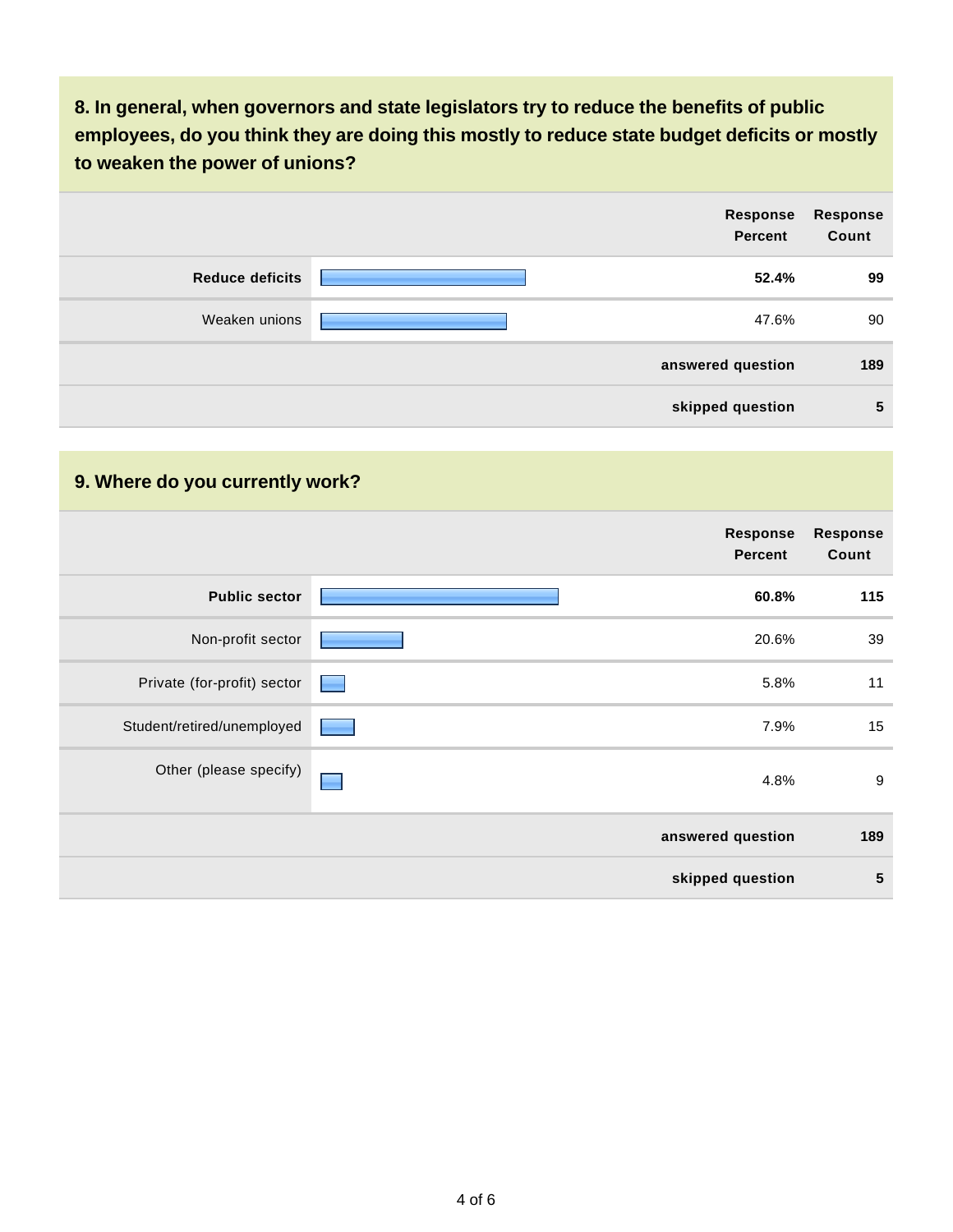| 10. Are you |                            |                          |
|-------------|----------------------------|--------------------------|
|             | Response<br><b>Percent</b> | <b>Response</b><br>Count |
| male        | 44.7%                      | 85                       |
| female      | 55.3%                      | 105                      |
|             | answered question          | 190                      |
|             | skipped question           | 4                        |

# **11. What is your age?**

|             | Response<br><b>Percent</b> | Response<br>Count |
|-------------|----------------------------|-------------------|
| 19 or under | 0.0%                       | $\pmb{0}$         |
| 20-29       | 10.1%                      | 19                |
| 30-39       | 22.8%                      | 43                |
| 40-49       | 32.3%                      | 61                |
| 50-59       | 25.4%                      | 48                |
| 60-69       | 7.9%                       | 15                |
| 70 or older | $\blacksquare$<br>1.6%     | $\sqrt{3}$        |
|             | answered question          | 189               |
|             | skipped question           | ${\bf 5}$         |